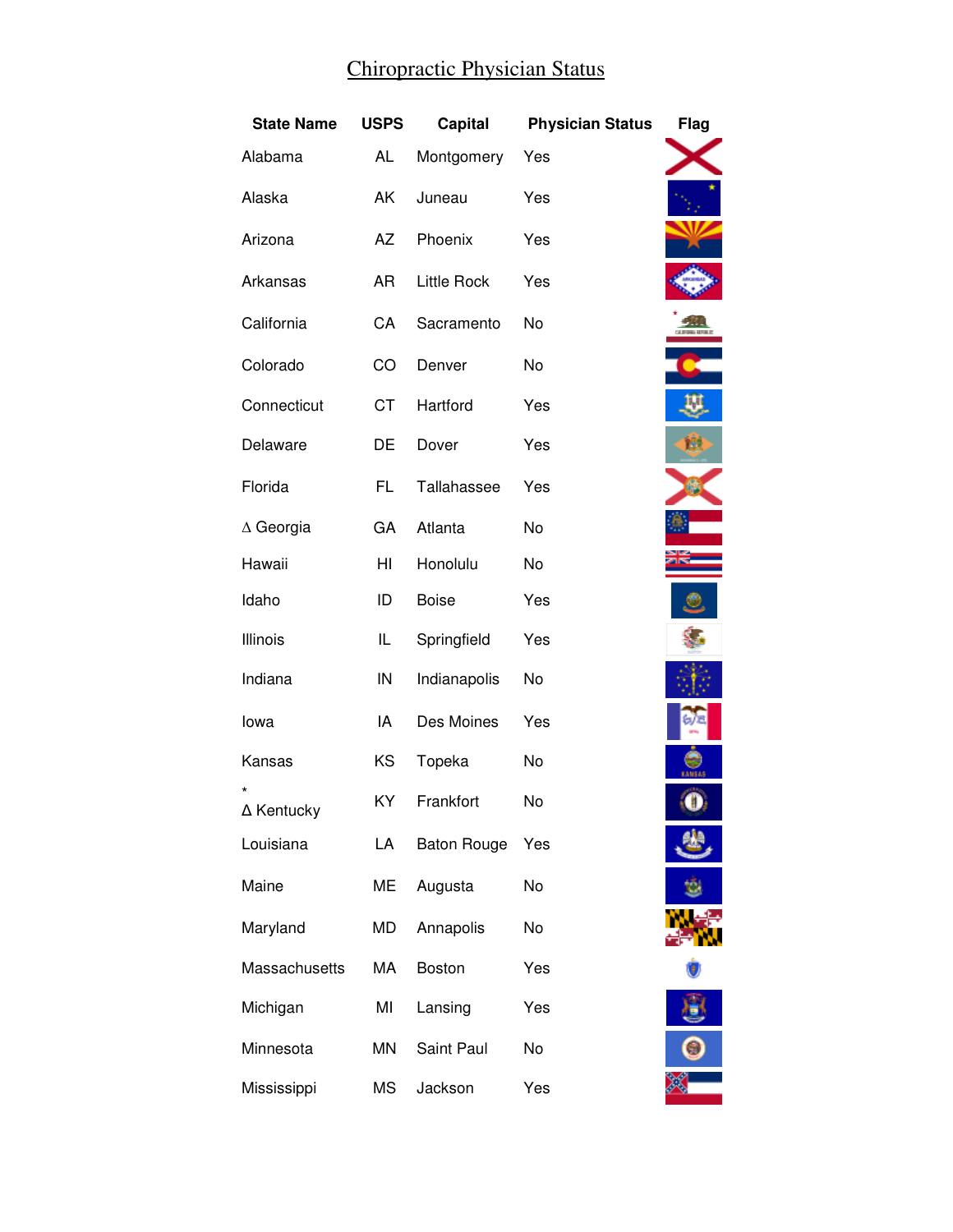## Chiropractic Physician Status

| Missouri       | <b>MO</b>      | Jefferson City Yes       |     |
|----------------|----------------|--------------------------|-----|
| Montana        | МT             | Helena                   | Yes |
| Nebraska       | <b>NE</b>      | Lincoln                  | Yes |
| Nevada         | NV             | <b>Carson City</b>       | Yes |
| New Hampshire  | NΗ             | Concord                  | No  |
| New Jersey     | NJ             | Trenton                  | Yes |
| New Mexico     | <b>NM</b>      | Santa Fe                 | Yes |
| New York       | <b>NY</b>      | Albany                   | No  |
| North Carolina | <b>NC</b>      | Raleigh                  | Yes |
| North Dakota   | <b>ND</b>      | <b>Bismarck</b>          | Yes |
| Ohio           | OН             | Columbus                 | Yes |
| Oklahoma       | OK             | <b>Oklahoma City Yes</b> |     |
| Oregon         | OR             | Salem                    | Yes |
| Pennsylvania   | PA             | Harrisburg               | No  |
| Rhode Island   | R <sub>l</sub> | Providence               | Yes |
| South Carolina | SC             | Columbia                 | Yes |
| South Dakota   | SD             | Pierre                   | Yes |
| Tennessee      | <b>TN</b>      | Nashville                | Yes |
| Texas          | <b>TX</b>      | Austin                   | No  |
| Utah           | UT             | Salt Lake City Yes       |     |
| Vermont        | VT             | Montpelier               | Yes |
| * Virginia     | VA             | Richmond                 | No  |
| Washington     | <b>WA</b>      | Olympia                  | Yes |
| West Virginia  | WV             | Charleston               | Yes |
| Wisconsin      | WI             | Madison                  | No  |